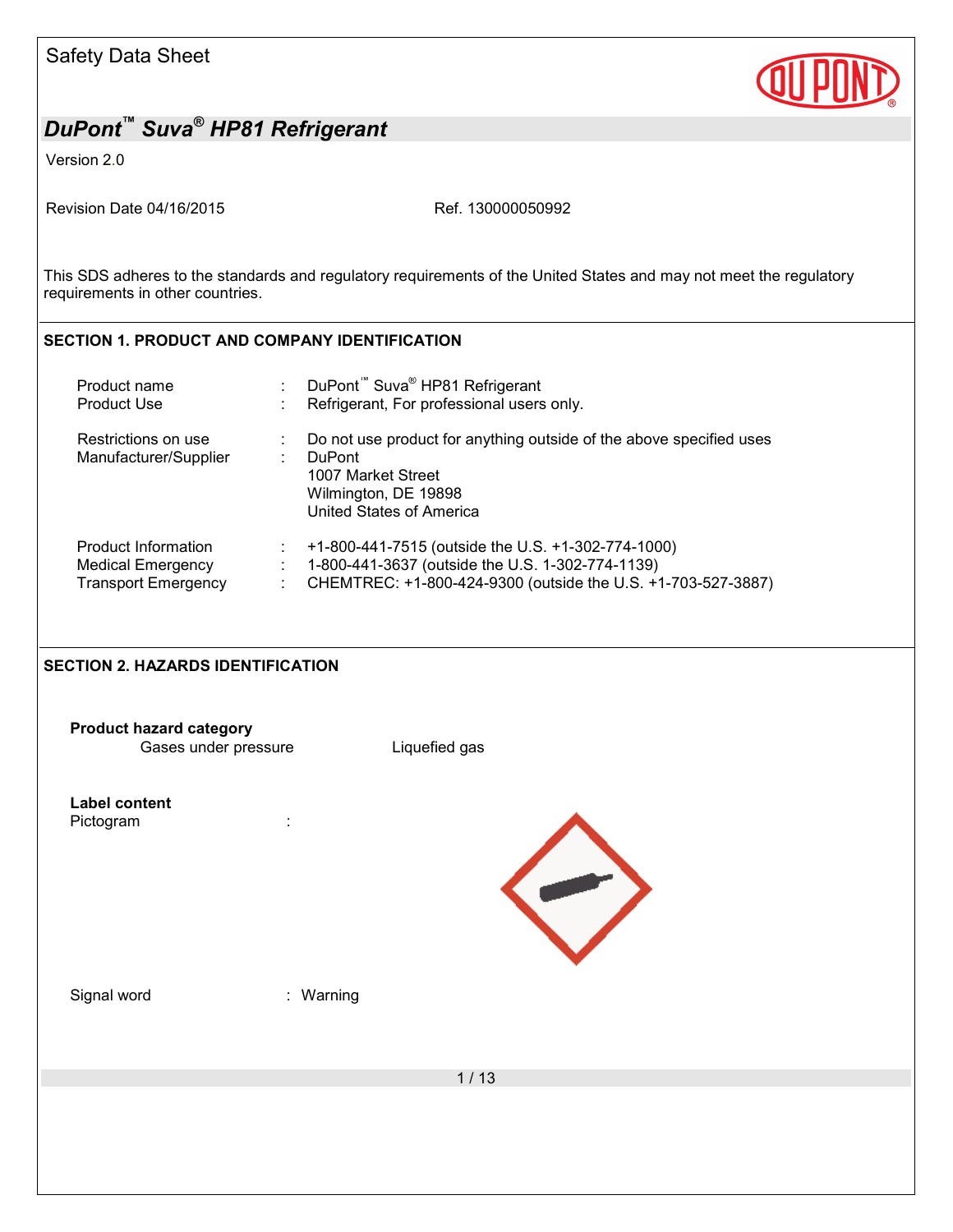

#### Version 2.0

| Revision Date 04/16/2015         | Ref. 130000050992                                          |
|----------------------------------|------------------------------------------------------------|
| Hazardous warnings               | : Contains gas under pressure; may explode if heated.      |
| Hazardous prevention<br>measures | : Protect from sunlight. Store in a well-ventilated place. |
| Other hazards                    |                                                            |

Misuse or intentional inhalation abuse may lead to death without warning. Vapours are heavier than air and can cause suffocation by reducing oxygen available for breathing. Rapid evaporation of the liquid may cause frostbite.

#### **SECTION 3. COMPOSITION/INFORMATION ON INGREDIENTS**

| Component                       | CAS-No.  | Concentration |
|---------------------------------|----------|---------------|
| Chlorodifluoromethane (HCFC-22) | 75-45-6  | 60 %          |
| Pentafluoroethane (HFC-125)     | 354-33-6 | 38 %          |
| Propane                         | 74-98-6  | 2%            |

#### **SECTION 4. FIRST AID MEASURES**

General advice : Never give anything by mouth to an unconscious person. When symptoms persist or in all cases of doubt seek medical advice. Inhalation : Remove from exposure, lie down. Move to fresh air. Keep patient warm and at rest. Artificial respiration and/or oxygen may be necessary. Consult a physician.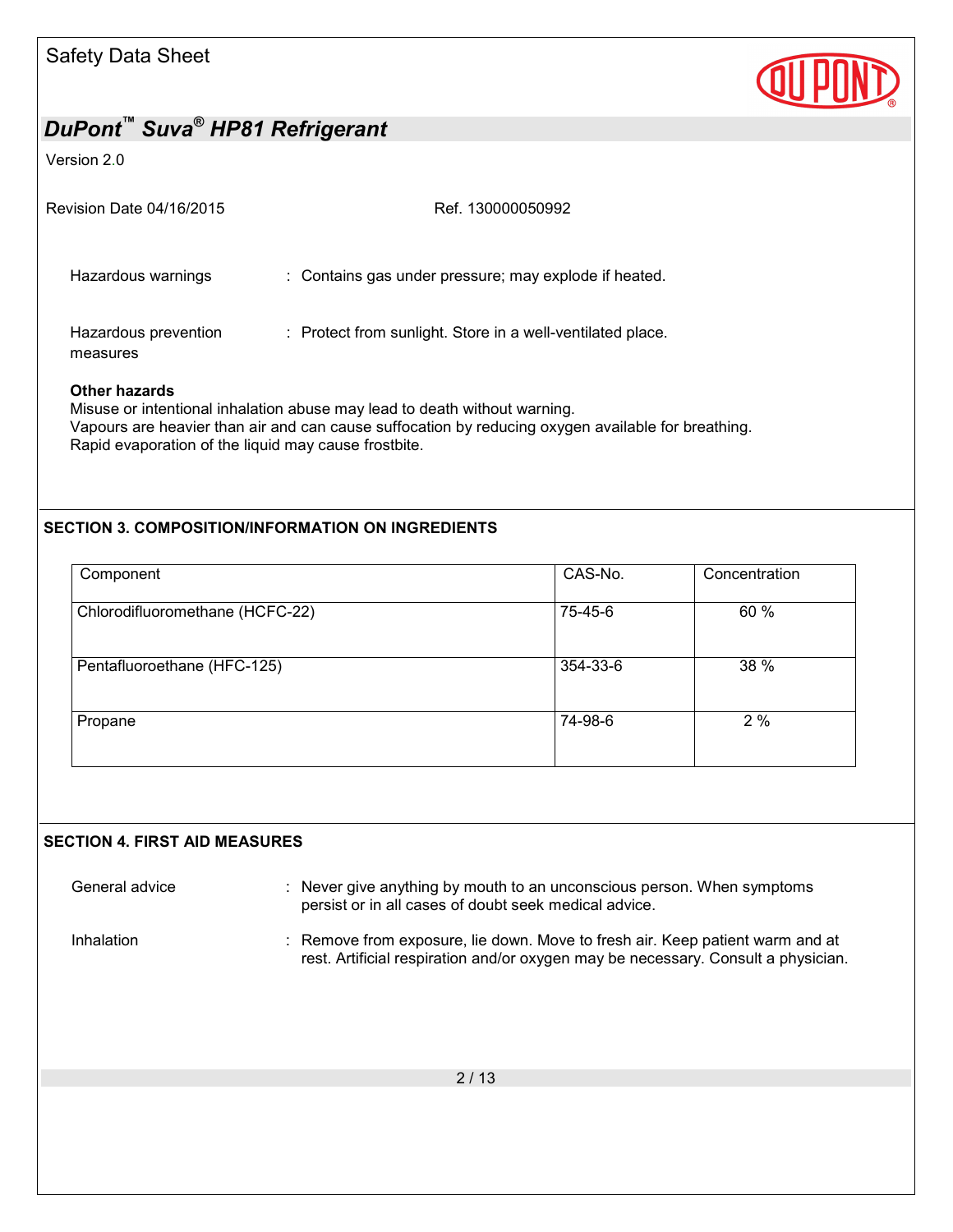

Version 2.0

| Revision Date 04/16/2015                                 | Ref. 130000050992                                                                                                                                                                                                                                                                                                                                                                                 |
|----------------------------------------------------------|---------------------------------------------------------------------------------------------------------------------------------------------------------------------------------------------------------------------------------------------------------------------------------------------------------------------------------------------------------------------------------------------------|
| Skin contact                                             | : In case of contact, immediately flush skin with plenty of water for at least 15<br>minutes. Take off all contaminated clothing immediately. Consult a physician.<br>Wash contaminated clothing before re-use. Treat for frostbite if necessary by<br>gently warming affected area.                                                                                                              |
| Eye contact                                              | : In case of contact, immediately flush eyes with plenty of water for at least 15<br>minutes. Consult a physician if necessary.                                                                                                                                                                                                                                                                   |
| Ingestion                                                | : Is not considered a potential route of exposure.                                                                                                                                                                                                                                                                                                                                                |
| Most important<br>symptoms/effects, acute<br>and delayed | : Anaesthetic effects Light-headedness irregular heartbeat with a strange<br>sensation in the chest, heart thumping, apprehension, feeling of fainting,<br>dizziness or weakness                                                                                                                                                                                                                  |
| Protection of first-aiders                               | If potential for exposure exists refer to Section 8 for specific personal protective<br>equipment.                                                                                                                                                                                                                                                                                                |
| Notes to physician                                       | : Because of possible disturbances of cardiac rhythm, catecholamine drugs,<br>such as epinephrine, that may be used in situations of emergency life support<br>should be used with special caution.                                                                                                                                                                                               |
| <b>SECTION 5. FIREFIGHTING MEASURES</b>                  |                                                                                                                                                                                                                                                                                                                                                                                                   |
| Suitable extinguishing media                             | : Use extinguishing measures that are appropriate to local circumstances and<br>the surrounding environment.                                                                                                                                                                                                                                                                                      |
| Unsuitable extinguishing<br>media                        | No applicable data available.                                                                                                                                                                                                                                                                                                                                                                     |
| Specific hazards                                         | Cylinders are equipped with pressure and temperature relief devices, but may<br>still rupture under fire conditions. Decomposition may occur. Contact of<br>welding or soldering torch flame with high concentrations of refrigerant can<br>result in visible changes in the size and colour of the torch flame. This flame<br>effect will only occur in concentrations of product well above the |
|                                                          | recommended exposure limit. Therefore stop all work and ventilate to<br>disperse refrigerant vapors from the work area before using any open flames.                                                                                                                                                                                                                                              |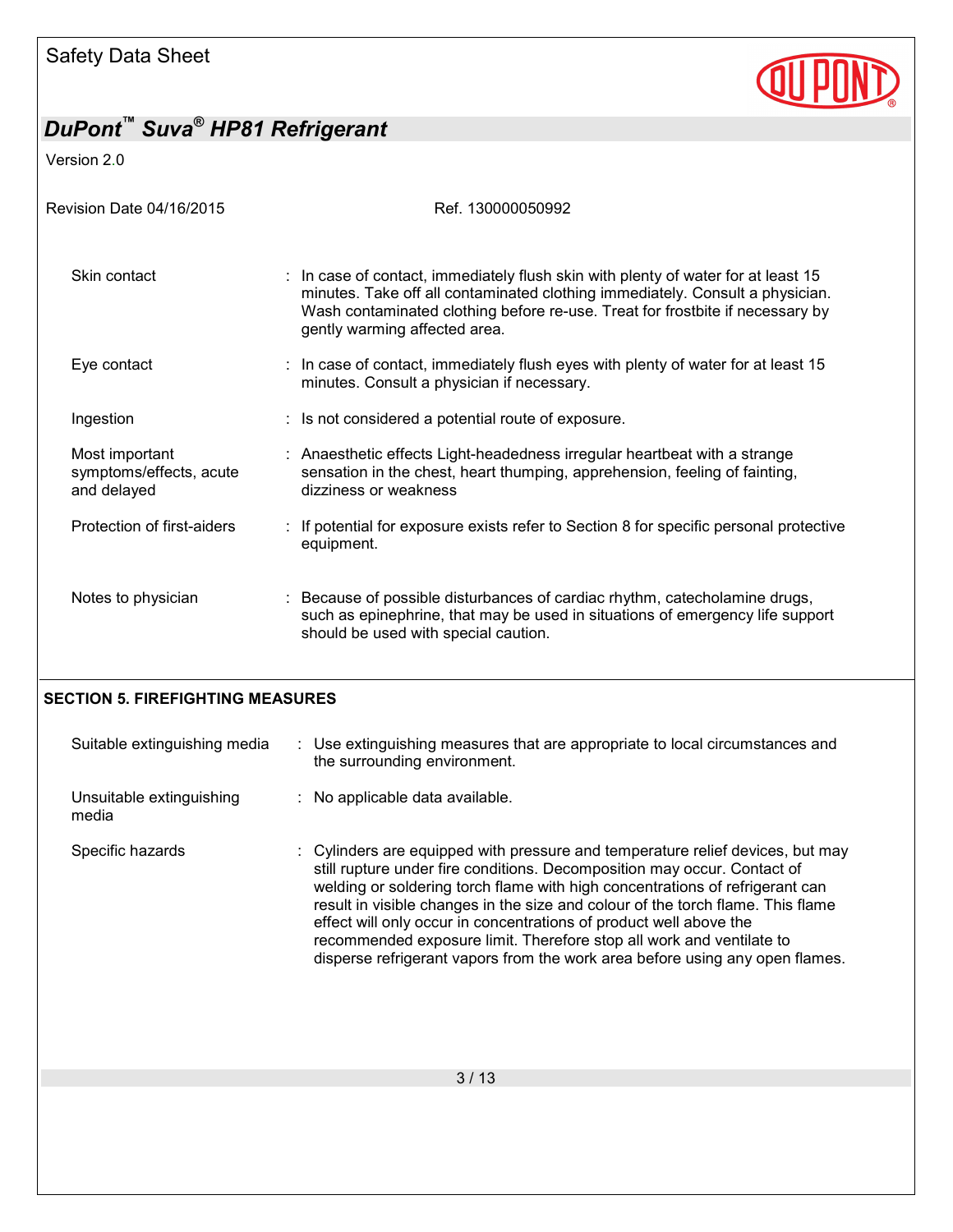Version 2.0

Revision Date 04/16/2015 Ref. 130000050992

|                                                  |     | This substance is not flammable in air at temperatures up to 100 deg. C (212<br>deg. F) at atmospheric pressure. However, mixtures of this substance with<br>high concentrations of air at elevated pressure and/or temperature can<br>become combustible in the presence of an ignition source. This substance<br>can also become combustible in an oxygen enriched environment (oxygen<br>concentrations greater than that in air). Whether a mixture containing this<br>substance and air, or this substance in an oxygen enriched atmosphere<br>become combustible depends on the inter-relationship of 1) the temperature<br>2) the pressure, and 3) the proportion of oxygen in the mixture. In general,<br>this substance should not be allowed to exist with air above atmospheric<br>pressure or at high temperatures; or in an oxygen enriched environment. For<br>example this substance should NOT be mixed with air under pressure for leak<br>testing or other purposes. Experimental data have also been reported which<br>indicate combustibility of this substance in the presence of certain<br>concentrations of chlorine. |
|--------------------------------------------------|-----|-----------------------------------------------------------------------------------------------------------------------------------------------------------------------------------------------------------------------------------------------------------------------------------------------------------------------------------------------------------------------------------------------------------------------------------------------------------------------------------------------------------------------------------------------------------------------------------------------------------------------------------------------------------------------------------------------------------------------------------------------------------------------------------------------------------------------------------------------------------------------------------------------------------------------------------------------------------------------------------------------------------------------------------------------------------------------------------------------------------------------------------------------|
| Special protective equipment<br>for firefighters | У., | In the event of fire, wear self-contained breathing apparatus. Use personal<br>protective equipment. Wear neoprene gloves during cleaning up work after a<br>fire.                                                                                                                                                                                                                                                                                                                                                                                                                                                                                                                                                                                                                                                                                                                                                                                                                                                                                                                                                                            |
| Further information                              |     | : Use water spray or fog to protect the fire fighters and to cool container. Self-<br>contained breathing apparatus (SCBA) is required if containers rupture and<br>contents are released under fire conditions.<br>Water runoff should be contained and neutralized prior to release.                                                                                                                                                                                                                                                                                                                                                                                                                                                                                                                                                                                                                                                                                                                                                                                                                                                        |

#### **SECTION 6. ACCIDENTAL RELEASE MEASURES**

NOTE: Review FIRE FIGHTING MEASURES and HANDLING (PERSONNEL) sections before proceeding with clean-up. Use appropriate PERSONAL PROTECTIVE EQUIPMENT during clean-up.

| Safeguards (Personnel)      | : Evacuate personnel to safe areas. Ventilate area, especially low or enclosed<br>places where heavy vapours might collect. Refer to protective measures<br>listed in sections 7 and 8. |
|-----------------------------|-----------------------------------------------------------------------------------------------------------------------------------------------------------------------------------------|
| Environmental precautions   | $\therefore$ Should not be released into the environment.                                                                                                                               |
| Spill Cleanup               | : Evaporates.                                                                                                                                                                           |
| Accidental Release Measures | : Ventilate area, especially low or enclosed places where heavy vapours might<br>collect. Self-contained breathing apparatus (SCBA) is required if a large                              |
|                             |                                                                                                                                                                                         |

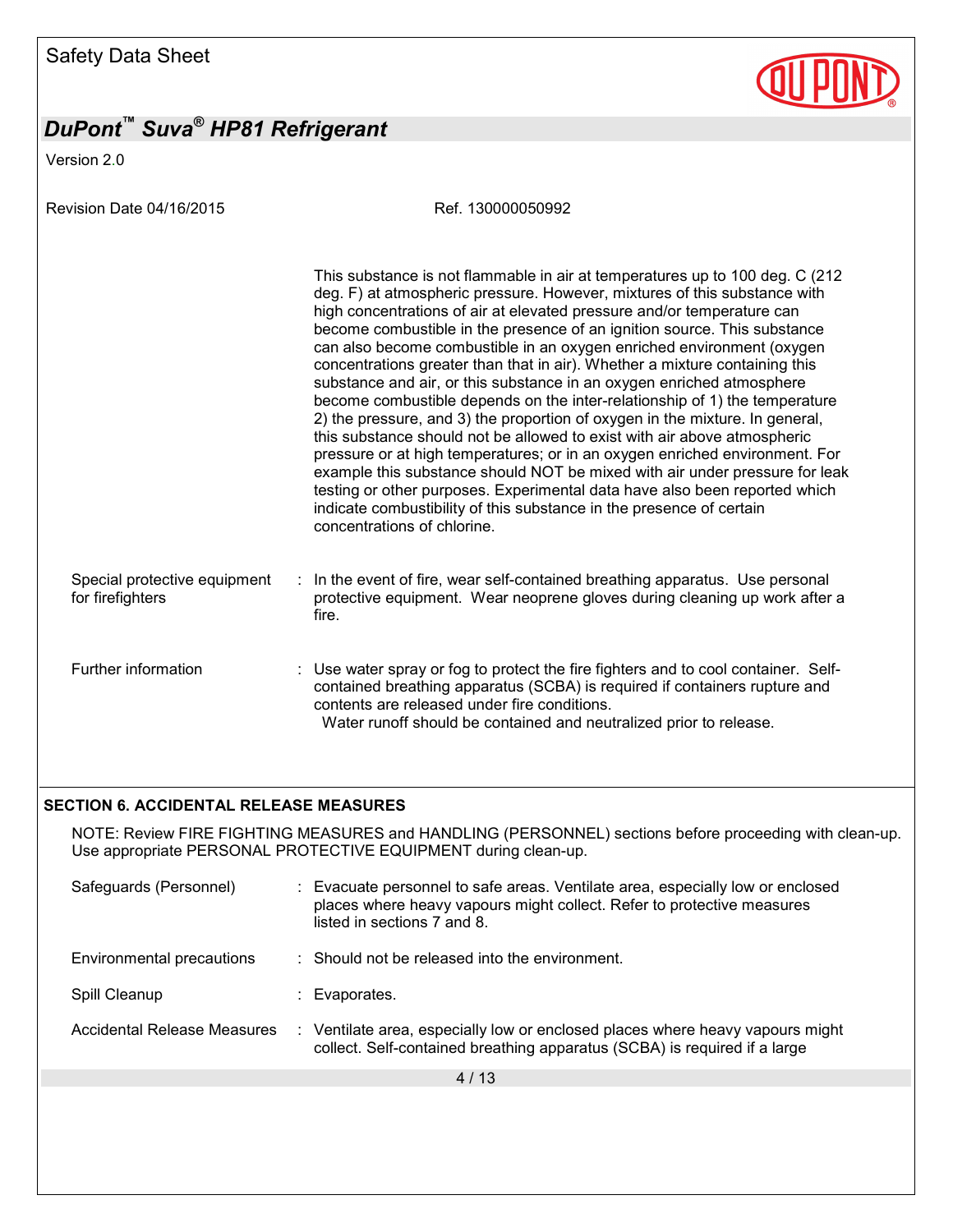| <b>Safety Data Sheet</b>                                |                                                                                                                                                                                                                                                                                                                                                                                                                                                                                                                                                                                                                                                                                                                                                                                                                                                                                                  |
|---------------------------------------------------------|--------------------------------------------------------------------------------------------------------------------------------------------------------------------------------------------------------------------------------------------------------------------------------------------------------------------------------------------------------------------------------------------------------------------------------------------------------------------------------------------------------------------------------------------------------------------------------------------------------------------------------------------------------------------------------------------------------------------------------------------------------------------------------------------------------------------------------------------------------------------------------------------------|
| DuPont™ Suva <sup>®</sup> HP81 Refrigerant              |                                                                                                                                                                                                                                                                                                                                                                                                                                                                                                                                                                                                                                                                                                                                                                                                                                                                                                  |
| Version 2.0                                             |                                                                                                                                                                                                                                                                                                                                                                                                                                                                                                                                                                                                                                                                                                                                                                                                                                                                                                  |
| Revision Date 04/16/2015                                | Ref. 130000050992                                                                                                                                                                                                                                                                                                                                                                                                                                                                                                                                                                                                                                                                                                                                                                                                                                                                                |
|                                                         | release occurs. Avoid open flames and high temperatures.                                                                                                                                                                                                                                                                                                                                                                                                                                                                                                                                                                                                                                                                                                                                                                                                                                         |
| <b>SECTION 7. HANDLING AND STORAGE</b>                  |                                                                                                                                                                                                                                                                                                                                                                                                                                                                                                                                                                                                                                                                                                                                                                                                                                                                                                  |
| Handling (Personnel)                                    | : Avoid breathing vapours or mist. Avoid contact with skin, eyes and clothing.<br>Provide sufficient air exchange and/or exhaust in work rooms. For personal<br>protection see section 8.                                                                                                                                                                                                                                                                                                                                                                                                                                                                                                                                                                                                                                                                                                        |
| Handling (Physical Aspects)<br>Dust explosion class     | No applicable data available.<br>Not applicable                                                                                                                                                                                                                                                                                                                                                                                                                                                                                                                                                                                                                                                                                                                                                                                                                                                  |
| Storage                                                 | : Valve protection caps and valve outlet threaded plugs must remain in place<br>unless container is secured with valve outlet piped to use point. Do not drag,<br>slide or roll cylinders. Use a suitable hand truck for cylinder movement. Use a<br>pressure reducing regulator when connecting cylinder to lower pressure<br>(<3000 psig) piping or systems. Never attempt to lift cylinder by its cap. Use a<br>check valve or trap in the discharge line to prevent hazardous back flow into<br>the cylinder. Cylinders should be stored upright and firmly secured to<br>prevent falling or being knocked over.<br>Separate full containers from empty containers. Keep at temperature not<br>exceeding 52°C. Do not store near combustible materials. Avoid area where<br>salt or other corrosive materials are present.<br>The product has an indefinite shelf life when stored properly. |
| Storage period                                          | $> 10$ yr                                                                                                                                                                                                                                                                                                                                                                                                                                                                                                                                                                                                                                                                                                                                                                                                                                                                                        |
| Storage temperature                                     | : < 52 °C (< 126 °F)                                                                                                                                                                                                                                                                                                                                                                                                                                                                                                                                                                                                                                                                                                                                                                                                                                                                             |
| <b>SECTION 8. EXPOSURE CONTROLS/PERSONAL PROTECTION</b> |                                                                                                                                                                                                                                                                                                                                                                                                                                                                                                                                                                                                                                                                                                                                                                                                                                                                                                  |
| <b>Engineering controls</b>                             | : Refrigerant Concentration monitors may be necessary to determine vapor<br>concentrations in work areas prior to use of torches or other open flames, or if<br>employees are entering enclosed areas. Use sufficient ventilation to keep<br>employee exposure below recommended limits. Local exhaust should be<br>used when large amounts are released. Mechanical ventilation should be<br>used in low or enclosed places.                                                                                                                                                                                                                                                                                                                                                                                                                                                                    |
| Personal protective equipment<br>Respiratory protection | Under normal manufacturing conditions, no respiratory protection is required<br>when using this product.                                                                                                                                                                                                                                                                                                                                                                                                                                                                                                                                                                                                                                                                                                                                                                                         |
|                                                         | 5/13                                                                                                                                                                                                                                                                                                                                                                                                                                                                                                                                                                                                                                                                                                                                                                                                                                                                                             |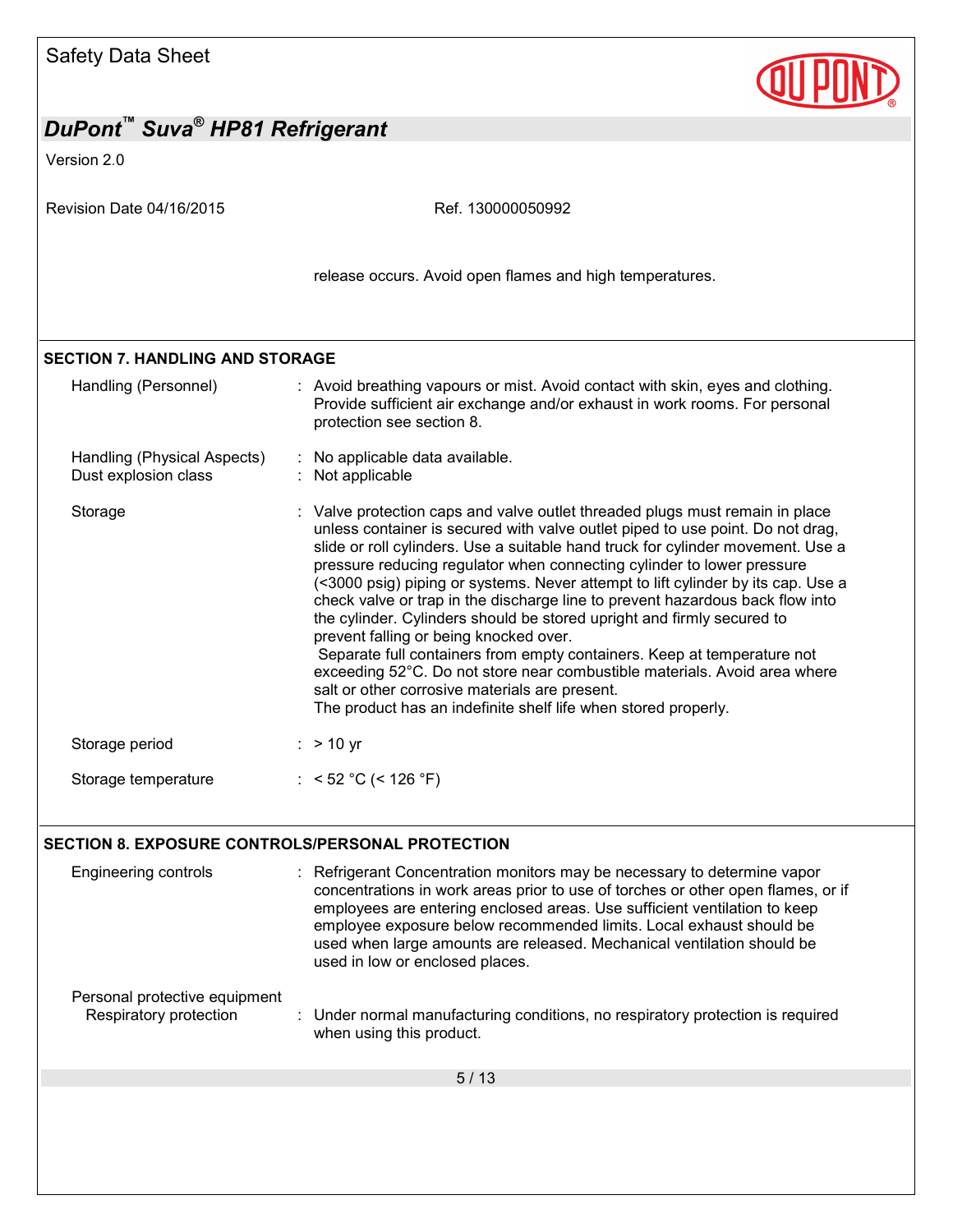

Version 2.0

| Revision Date 04/16/2015                                   |                                                                                                                                                                                                 |                                            | Ref. 130000050992                                                          |           |
|------------------------------------------------------------|-------------------------------------------------------------------------------------------------------------------------------------------------------------------------------------------------|--------------------------------------------|----------------------------------------------------------------------------|-----------|
| Hand protection                                            |                                                                                                                                                                                                 | : Additional protection: Impervious gloves |                                                                            |           |
| Eye protection                                             | : Wear safety glasses with side shields. Additionally wear a face shield where<br>the possibility exists for face contact due to splashing, spraying or airborne<br>contact with this material. |                                            |                                                                            |           |
| Protective measures                                        | occurs.                                                                                                                                                                                         |                                            | : Self-contained breathing apparatus (SCBA) is required if a large release |           |
| <b>Exposure Guidelines</b><br><b>Exposure Limit Values</b> |                                                                                                                                                                                                 |                                            |                                                                            |           |
| Chlorodifluoromethane<br><b>TLV</b>                        | (ACGIH)                                                                                                                                                                                         | 1,000 ppm                                  | <b>TWA</b>                                                                 |           |
| Pentafluoroethane<br>AEL <sup>*</sup>                      | (DUPONT)                                                                                                                                                                                        | 1,000 ppm                                  | 8 & 12 hr. TWA                                                             |           |
| Propane<br>Permissible<br>exposure limit:                  | (OSHA)                                                                                                                                                                                          | 1,000 ppm                                  | 1,800 mg/m3                                                                | 8 hr. TWA |

\* AEL is DuPont's Acceptable Exposure Limit. Where governmentally imposed occupational exposure limits which are lower than the AEL are in effect, such limits shall take precedence.

| Appearance<br>Physical state<br>Form<br>Color | : gaseous<br>: Liquefied gas<br>: clear, colourless |
|-----------------------------------------------|-----------------------------------------------------|
| Odor                                          | : slight, ether-like                                |
| Odor threshold                                | : No applicable data available.                     |
| pH                                            | : neutral                                           |
|                                               | 6/13                                                |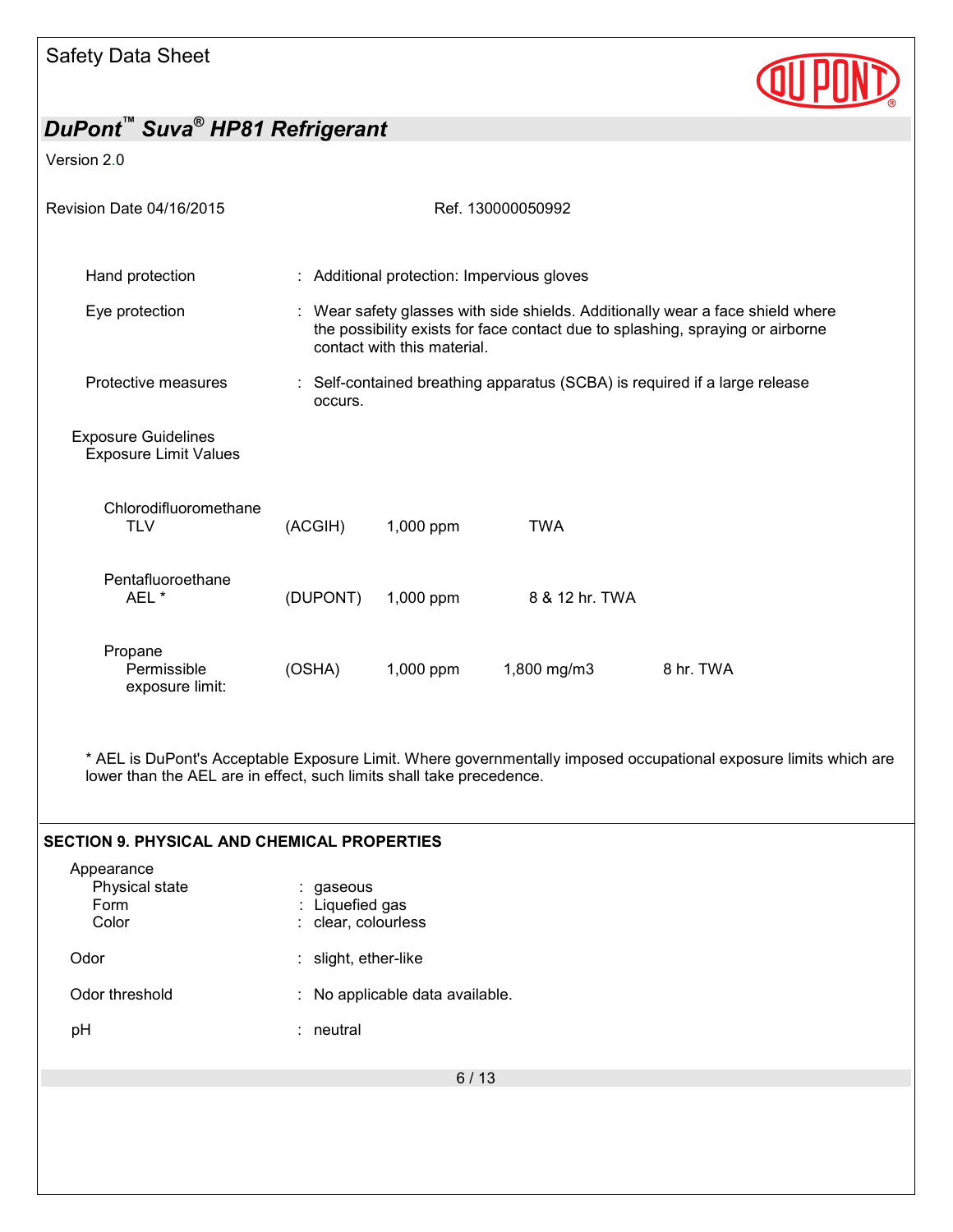

#### Version 2.0

| Revision Date 04/16/2015                   |                                           | Ref. 130000050992 |
|--------------------------------------------|-------------------------------------------|-------------------|
| Melting point/range                        | No applicable data available.             |                   |
| Boiling point/boiling range                | Boiling point<br>-47.0 °C (-52.6 °F)      |                   |
| Flash point                                | does not flash                            |                   |
| Evaporation rate                           | >1<br>$(CCL4=1.0)$                        |                   |
| Flammability (solid, gas)                  | Not applicable                            |                   |
| Upper explosion limit                      | Method: None per ASTM E681<br>t.          |                   |
| Lower explosion limit                      | Method: None per ASTM E681                |                   |
| Vapor pressure                             | 12,591 hPa at 25 °C (77 °F)               |                   |
| Vapor density                              | 3.3 at 25°C (77°F) and 1013 hPa (Air=1.0) |                   |
| Specific gravity (Relative<br>density)     | 1.15 at 25 °C (77 °F)<br>t.               |                   |
| Water solubility                           | : not determined                          |                   |
| Solubility(ies)                            | No applicable data available.             |                   |
| Partition coefficient: n-<br>octanol/water | No applicable data available.             |                   |
| Auto-ignition temperature                  | No applicable data available.             |                   |
| Decomposition temperature                  | No applicable data available.             |                   |
| Viscosity, kinematic                       | No applicable data available.             |                   |
| Viscosity                                  | No applicable data available.             |                   |
| % Volatile                                 | 100 %                                     |                   |
|                                            |                                           |                   |

#### **SECTION 10. STABILITY AND REACTIVITY**

Reactivity **Exercise 20** Constants and pressure. Stable at normal ambient temperature and pressure.

7 / 13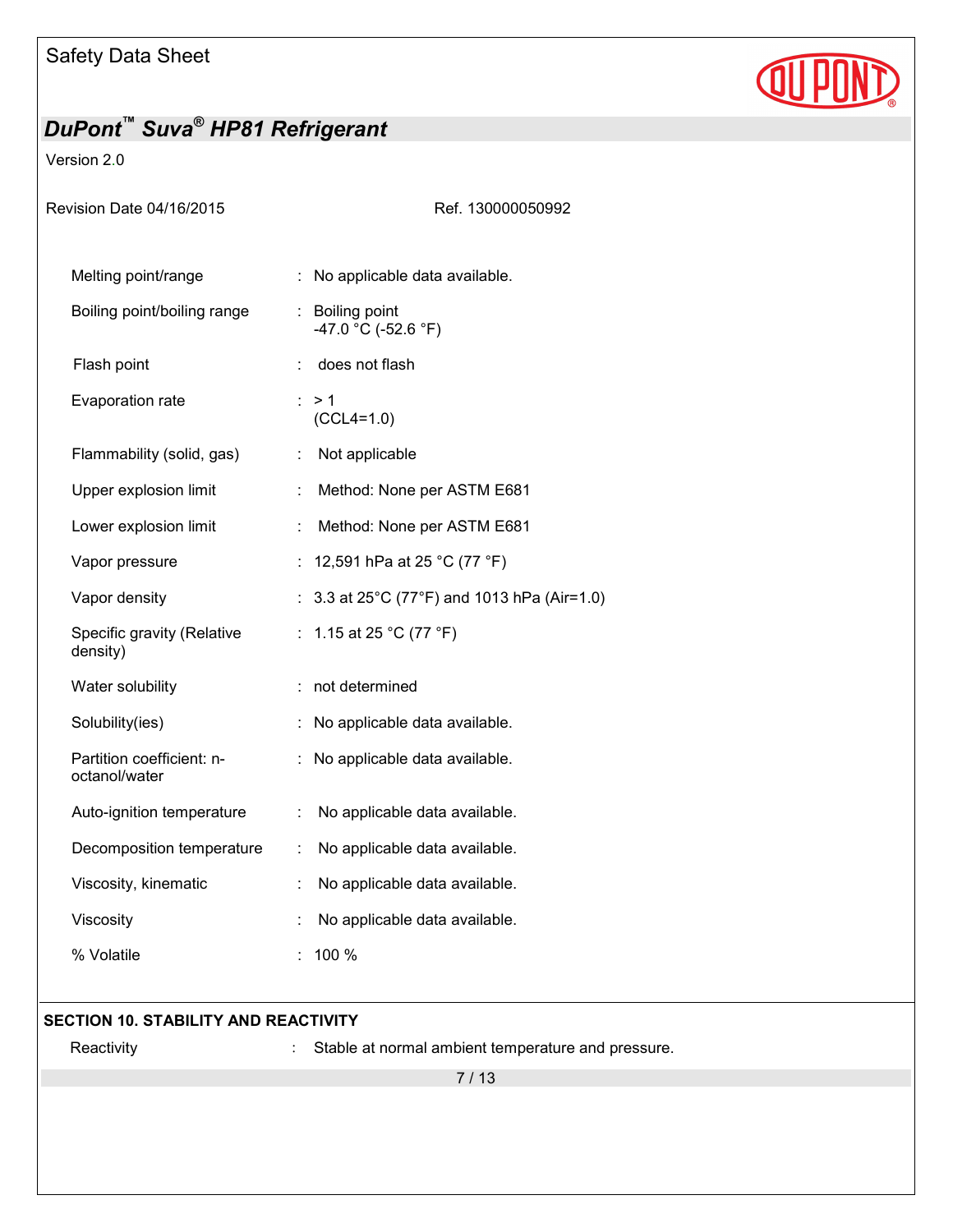

Version 2.0

| Revision Date 04/16/2015                                                                                                                             | Ref. 130000050992                                                                                                                                                                                                                                                                           |  |  |
|------------------------------------------------------------------------------------------------------------------------------------------------------|---------------------------------------------------------------------------------------------------------------------------------------------------------------------------------------------------------------------------------------------------------------------------------------------|--|--|
| Chemical stability<br>Possibility of hazardous<br>reactions<br>Conditions to avoid<br>Incompatible materials<br>Hazardous decomposition              | Stable at normal temperatures and storage conditions.<br>Polymerization will not occur.<br>Avoid open flames and high temperatures.<br>Alkali metals Alkaline earth metals, Powdered metals, Powdered metal salts<br>Decomposition products are hazardous., This material can be decomposed |  |  |
| products                                                                                                                                             | by high temperatures (open flames, glowing metal surfaces, etc.) forming<br>hydrochloric and hydrofluoric acids, and possibly carbonyl halides., These<br>materials are toxic and irritating., Avoid contact with decomposition products                                                    |  |  |
| <b>SECTION 11. TOXICOLOGICAL INFORMATION</b>                                                                                                         |                                                                                                                                                                                                                                                                                             |  |  |
| Chlorodifluoromethane (HCFC-22)<br>Inhalation 4 h LC50                                                                                               | > 150000 ppm, Mouse                                                                                                                                                                                                                                                                         |  |  |
| <b>Inhalation Low Observed</b><br><b>Adverse Effect</b><br>Concentration (LOAEC)<br>Inhalation No Observed<br><b>Adverse Effect</b><br>Concentration | 50000 ppm, Dog<br>Cardiac sensitization                                                                                                                                                                                                                                                     |  |  |
|                                                                                                                                                      | 25000 ppm, Dog<br>÷<br>Cardiac sensitization                                                                                                                                                                                                                                                |  |  |
| Skin irritation                                                                                                                                      | Not expected to cause skin irritation based on expert review of the<br>properties of the substance.                                                                                                                                                                                         |  |  |
| Eye irritation                                                                                                                                       | Not expected to cause eye irritation based on expert review of the<br>properties of the substance.                                                                                                                                                                                          |  |  |

Skin sensitization : Not expected to cause sensitization based on expert review of the properties of the substance.

Repeated dose toxicity : Inhalation Mouse gas No toxicologically significant effects were found. Carcinogenicity : Not classifiable as a human carcinogen. Overall weight of evidence indicates that the substance is not carcinogenic.

8 / 13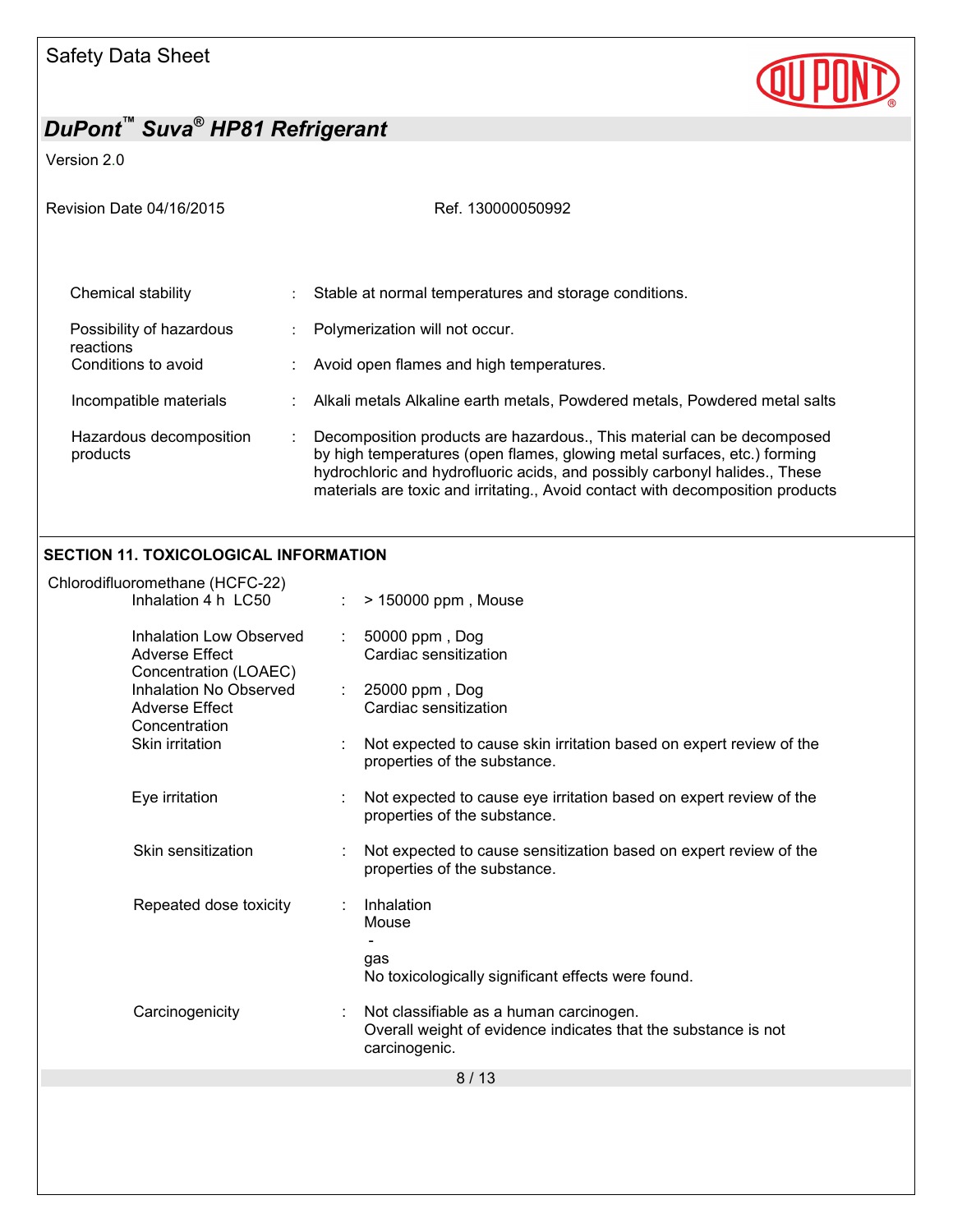

Version 2.0

| Revision Date 04/16/2015                                                  | Ref. 130000050992                                                                                                                                                                                                 |
|---------------------------------------------------------------------------|-------------------------------------------------------------------------------------------------------------------------------------------------------------------------------------------------------------------|
|                                                                           |                                                                                                                                                                                                                   |
| Mutagenicity                                                              | Animal testing did not show any mutagenic effects.<br>Experiments showed mutagenic effects in cultured bacterial cells.                                                                                           |
| Reproductive toxicity                                                     | No toxicity to reproduction                                                                                                                                                                                       |
| Teratogenicity                                                            | Animal testing showed effects on embryo-fetal development at levels<br>equal to or above those causing maternal toxicity.                                                                                         |
| Further information                                                       | Cardiac sensitisation threshold limit: 175000 mg/m3                                                                                                                                                               |
| Pentafluoroethane (HFC-125)<br>Inhalation 4 h LC50                        | > 800000 ppm, Rat                                                                                                                                                                                                 |
| Inhalation No Observed<br><b>Adverse Effect</b><br>Concentration          | 100000 ppm, Dog<br>Cardiac sensitization                                                                                                                                                                          |
| Inhalation Low Observed<br><b>Adverse Effect</b><br>Concentration (LOAEC) | 75000 ppm, Dog<br>Cardiac sensitization                                                                                                                                                                           |
| Skin sensitization                                                        | Does not cause respiratory sensitisation., human                                                                                                                                                                  |
| Repeated dose toxicity                                                    | Inhalation<br>Rat<br>gas<br>NOAEL: > 50000,<br>No toxicologically significant effects were found.                                                                                                                 |
| Carcinogenicity                                                           | Not classifiable as a human carcinogen.<br>Overall weight of evidence indicates that the substance is not<br>carcinogenic.                                                                                        |
| Mutagenicity                                                              | Animal testing did not show any mutagenic effects.<br>Evidence suggests this substance does not cause genetic damage in<br>cultured mammalian cells.<br>Did not cause genetic damage in cultured bacterial cells. |
| Reproductive toxicity                                                     | No toxicity to reproduction<br>Animal testing showed no reproductive toxicity.                                                                                                                                    |
| Teratogenicity                                                            | Animal testing showed no developmental toxicity.                                                                                                                                                                  |
| Further information                                                       | Cardiac sensitisation threshold limit: 490000 mg/m3                                                                                                                                                               |
|                                                                           | 9/13                                                                                                                                                                                                              |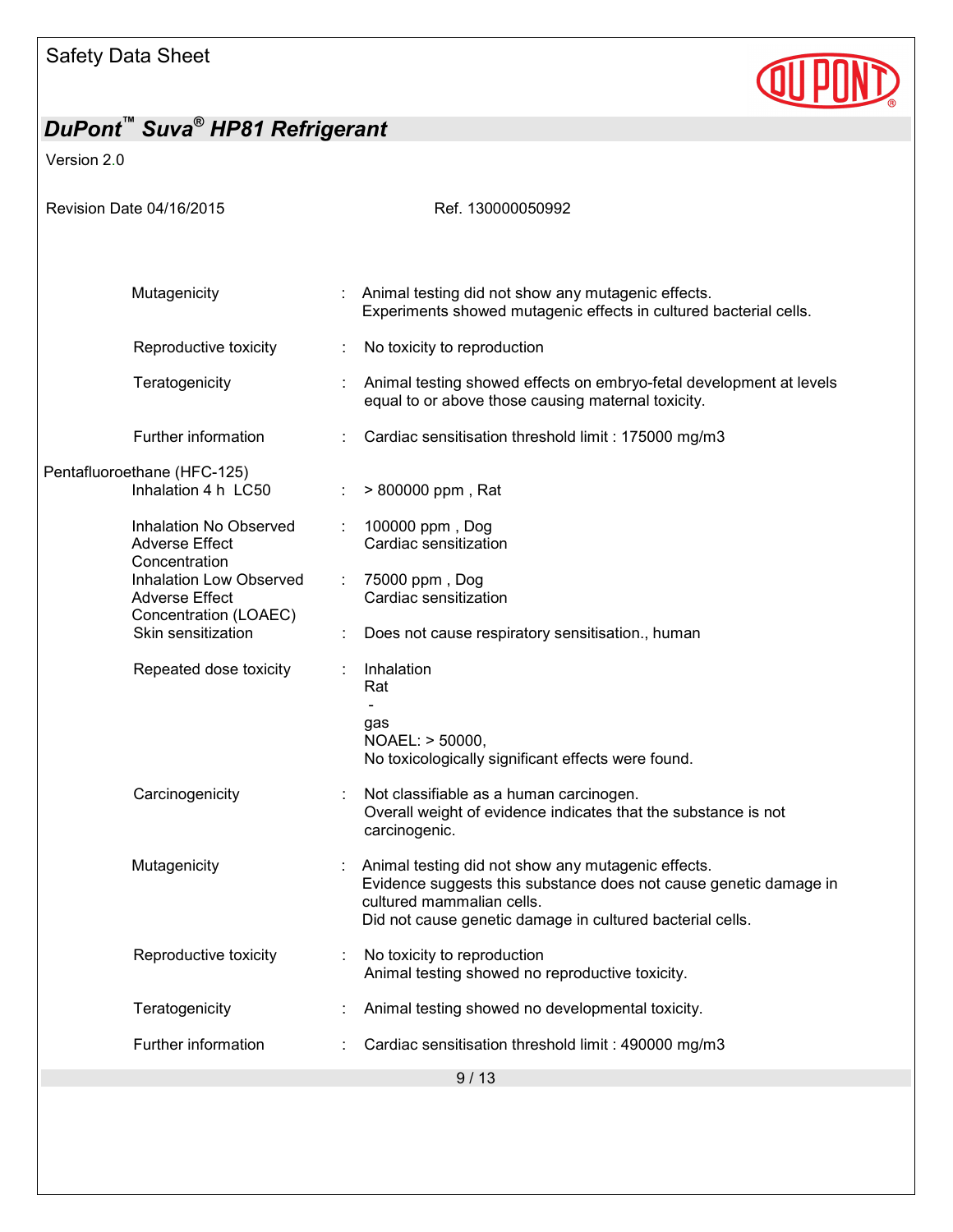

#### Version 2.0

|         | Revision Date 04/16/2015                                                  |   | Ref. 130000050992                                                                                                                      |
|---------|---------------------------------------------------------------------------|---|----------------------------------------------------------------------------------------------------------------------------------------|
| Propane |                                                                           |   |                                                                                                                                        |
|         | Inhalation 4 h LC50                                                       | ÷ | > 200000 ppm, Rat                                                                                                                      |
|         | Inhalation Low Observed<br><b>Adverse Effect</b><br>Concentration (LOAEC) |   | 100000 ppm, Dog<br>Cardiac sensitization                                                                                               |
|         | Inhalation No Observed<br><b>Adverse Effect</b><br>Concentration          |   | 50000 ppm, Dog<br>Cardiac sensitization                                                                                                |
|         | Dermal                                                                    |   | Not applicable                                                                                                                         |
|         | Oral                                                                      |   | Not applicable                                                                                                                         |
|         | Skin irritation                                                           |   | Not applicable                                                                                                                         |
|         | Eye irritation                                                            |   | Not applicable                                                                                                                         |
|         | Skin sensitization                                                        |   | Not applicable                                                                                                                         |
|         | Repeated dose toxicity                                                    |   | Inhalation<br>Rat                                                                                                                      |
|         |                                                                           |   | gas<br>No toxicologically significant effects were found.                                                                              |
|         | Mutagenicity                                                              |   | Tests on bacterial or mammalian cell cultures did not show mutagenic<br>effects.<br>Animal testing did not show any mutagenic effects. |
|         | Reproductive toxicity                                                     |   | No toxicity to reproduction<br>Animal testing showed no reproductive toxicity.                                                         |
|         | Teratogenicity                                                            |   | Animal testing showed no developmental toxicity.                                                                                       |
|         | Further information                                                       |   | Cardiac sensitisation threshold limit: 180369 mg/m3                                                                                    |

#### **Carcinogenicity**

The carcinogenicity classifications for this product and/or its ingredients have been determined according to HazCom 2012, Appendix A.6. The classifications may differ from those listed in the National Toxicology Program (NTP) Report on Carcinogens (latest edition) or those found to be a potential carcinogen in the International Agency for Research on Cancer (IARC) Monographs (latest edition).

10 / 13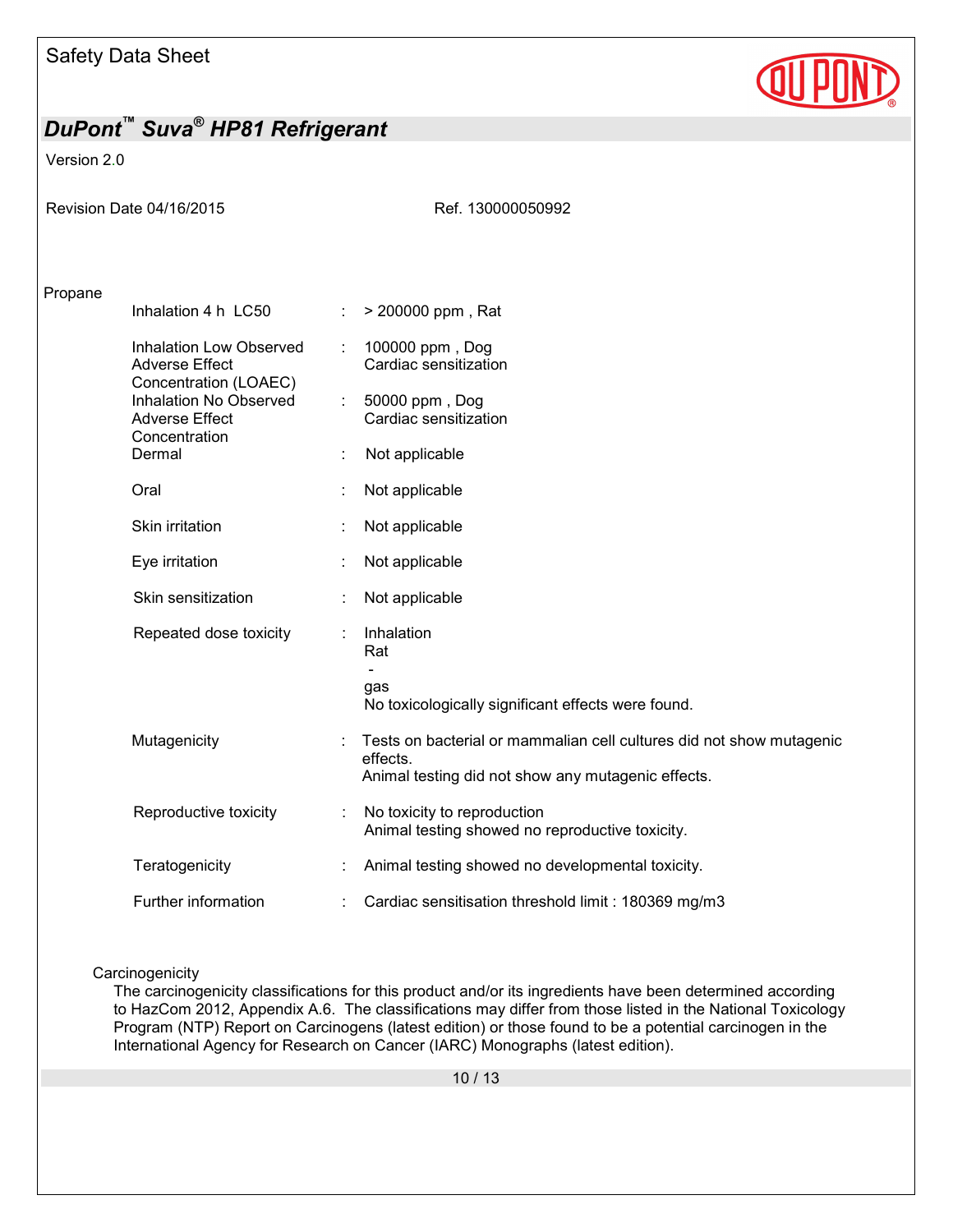

| DuPont <sup>"</sup> Suva <sup>®</sup> HP81 Refrigerant |                                                     |  |                                                                                                                                 |  |  |
|--------------------------------------------------------|-----------------------------------------------------|--|---------------------------------------------------------------------------------------------------------------------------------|--|--|
| Version 2.0                                            |                                                     |  |                                                                                                                                 |  |  |
|                                                        | Revision Date 04/16/2015                            |  | Ref. 130000050992                                                                                                               |  |  |
|                                                        | by IARC, NTP, or OSHA, as a carcinogen.             |  | None of the components present in this material at concentrations equal to or greater than 0.1% are listed                      |  |  |
|                                                        | <b>SECTION 12. ECOLOGICAL INFORMATION</b>           |  |                                                                                                                                 |  |  |
| <b>Aquatic Toxicity</b>                                | Chlorodifluoromethane (HCFC-22)<br>96 h LC50        |  | Zebra fish 777 mg/l                                                                                                             |  |  |
|                                                        | 96 h EC50                                           |  | Algae 250 mg/l                                                                                                                  |  |  |
|                                                        | 48 h EC50                                           |  | Daphnia magna (Water flea) 433 mg/l                                                                                             |  |  |
|                                                        | Pentafluoroethane (HFC-125)<br>96 h LC50            |  | Oncorhynchus mykiss (rainbow trout) 450 mg/l<br>Information given is based on data obtained from similar substances.            |  |  |
|                                                        | 96 h ErC50                                          |  | Algae 142 mg/l<br>Information given is based on data obtained from similar substances.                                          |  |  |
|                                                        | 72 h NOEC                                           |  | Pseudokirchneriella subcapitata (green algae) 13.2 mg/l<br>Information given is based on data obtained from similar substances. |  |  |
|                                                        | 48 h EC50                                           |  | Daphnia magna (Water flea) 980 mg/l<br>Information given is based on data obtained from similar substances.                     |  |  |
| Propane                                                | 96 h LC50                                           |  | Fish 24.11 mg/l                                                                                                                 |  |  |
|                                                        | 72 h EC50                                           |  | Algae 7.71 mg/l                                                                                                                 |  |  |
|                                                        | 48 h EC50                                           |  | Daphnia (water flea) 14.22 mg/l                                                                                                 |  |  |
|                                                        | <b>Environmental Fate</b>                           |  |                                                                                                                                 |  |  |
|                                                        | Chlorodifluoromethane (HCFC-22)<br>Biodegradability |  | According to the results of tests of biodegradability this product is not<br>readily biodegradable.                             |  |  |
| 11/13                                                  |                                                     |  |                                                                                                                                 |  |  |
|                                                        |                                                     |  |                                                                                                                                 |  |  |
|                                                        |                                                     |  |                                                                                                                                 |  |  |
|                                                        |                                                     |  |                                                                                                                                 |  |  |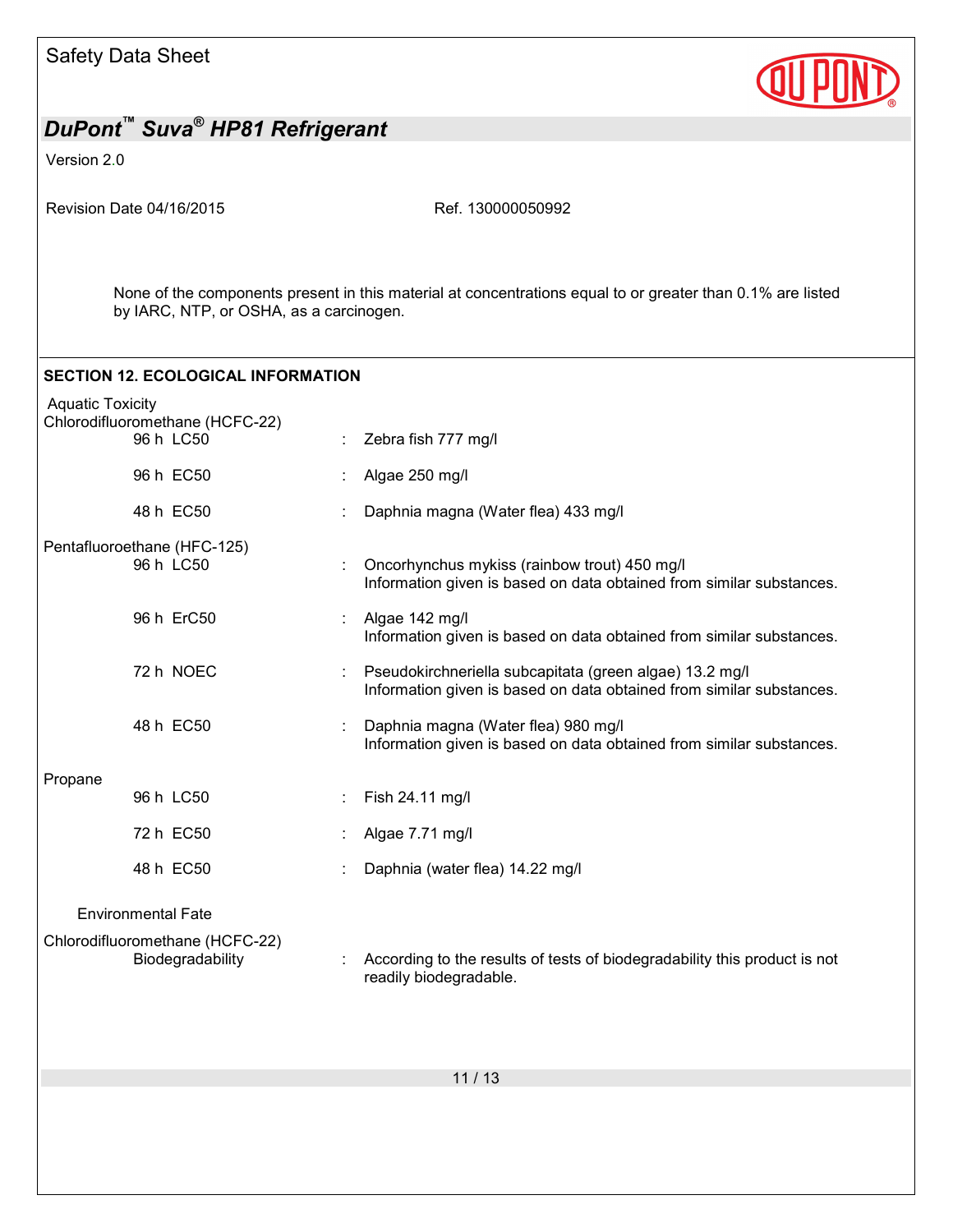| <b>Safety Data Sheet</b>            |                                                                                                               |                                                                                                                                                                                                   |
|-------------------------------------|---------------------------------------------------------------------------------------------------------------|---------------------------------------------------------------------------------------------------------------------------------------------------------------------------------------------------|
|                                     | DuPont <sup>™</sup> Suva <sup>®</sup> HP81 Refrigerant                                                        |                                                                                                                                                                                                   |
| Version 2.0                         |                                                                                                               |                                                                                                                                                                                                   |
| Revision Date 04/16/2015            |                                                                                                               | Ref. 130000050992                                                                                                                                                                                 |
|                                     | <b>SECTION 13. DISPOSAL CONSIDERATIONS</b>                                                                    |                                                                                                                                                                                                   |
| Waste disposal methods -<br>Product |                                                                                                               | : Can be used after re-conditioning. Recover by distillation or remove to a<br>permitted waste disposal facility. Comply with applicable Federal,<br>State/Provincial and Local Regulations.      |
| Contaminated packaging              |                                                                                                               | : Empty pressure vessels should be returned to the supplier.                                                                                                                                      |
|                                     | <b>SECTION 14. TRANSPORT INFORMATION</b>                                                                      |                                                                                                                                                                                                   |
| <b>DOT</b>                          | UN number                                                                                                     | : 3163                                                                                                                                                                                            |
| IATA_C                              | Proper shipping name<br>Class<br>Labelling No.<br>UN number                                                   | : Liquefied gas, n.o.s. (Chlorodifluoromethane,<br>Pentafluoroethane)<br>: 2.2<br>: 2.2<br>: 3163                                                                                                 |
| <b>IMDG</b>                         | Proper shipping name<br>Class<br>Labelling No.<br>UN number<br>Proper shipping name<br>Class<br>Labelling No. | : Liquefied gas, n.o.s. (Chlorodifluoromethane,<br>Pentafluoroethane)<br>2.2<br>2.2<br>3163<br>: LIQUEFIED GAS, N.O.S. (Chlorodifluoromethane,<br>Pentafluoroethane)<br>: 2.2<br>$\therefore$ 2.2 |
| SARA 313 Regulated<br>Chemical(s)   | <b>SECTION 15. REGULATORY INFORMATION</b><br>: Chlorodifluoromethane                                          |                                                                                                                                                                                                   |
|                                     |                                                                                                               | 12/13                                                                                                                                                                                             |